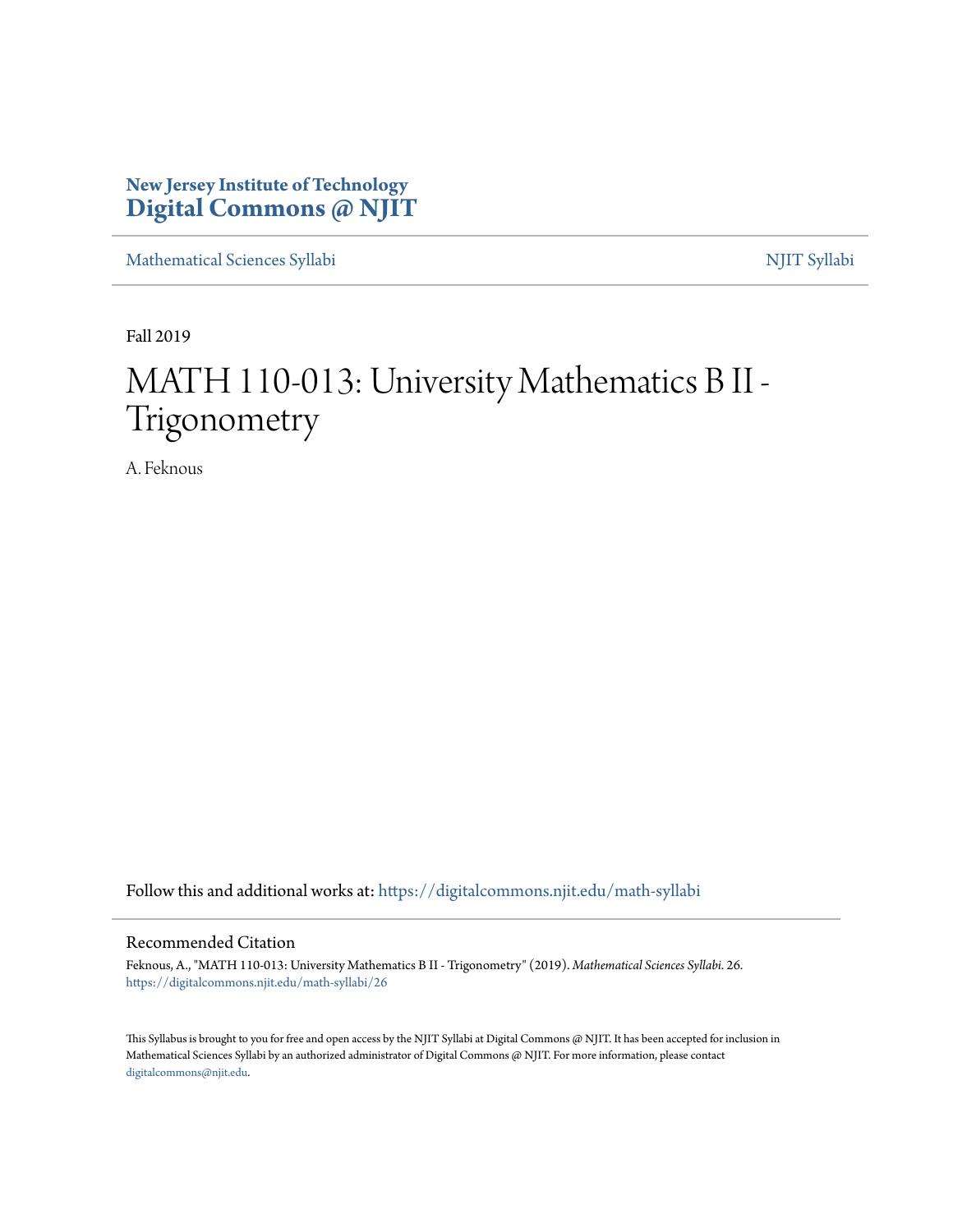

## THE COLLEGE OF SCIENCE AND LIBERAL ARTS

## THE DEPARTMENT OF MATHEMATICAL SCIENCES

# **MATH 110: University Mathematics B II - Trigonometry** *Fall 2019 Course Syllabus*

**[NJIT Academic Integrity Code](http://www.njit.edu/policies/sites/policies/files/academic-integrity-code.pdf)**: All Students should be aware that the Department of Mathematical Sciences takes the University Code on Academic Integrity at NJIT very seriously and enforces it strictly. This means that there must not be any forms of plagiarism, i.e., copying of homework, class projects, or lab assignments, or any form of cheating in quizzes and exams. Under the University Code on Academic Integrity, students are obligated to report any such activities to the Instructor.

## **COURSE INFORMATION**

**Course Description**: Intended for students whose major requires [MATH](http://catalog.njit.edu/search/?P=MATH%20111) 111. Trigonometric functions and identities, laws of sines and cosines, logarithmic equations, systems of nonlinear equations, polar coodinates.

**Number of Credits**: 4

**Prerequisites**: [MATH](http://catalog.njit.edu/search/?P=MATH%20108) 108 or placement by performance on standardized entrance examinations.

#### **Course-Section and Instructors**

| <b>Course-Section</b> | <b>Instructor</b>      |
|-----------------------|------------------------|
| Math 110-001          | Professor R. Obaisi    |
| Math 110-003          | Professor N. Tsipenyuk |
| Math 110-005          | Professor L. Feng      |
| Math 110-009          | Professor J. Stone     |
| Math 110-011          | Professor J. Stone     |
| Math 110-013          | Professor A. Feknous   |
| Math 110-017          | Professor C. Taylor    |
| Math 110-019          | Professor S. Erfani    |

**Office Hours for All Math Instructors**: [Fall 2019 Office Hours and Emails](http://math.njit.edu/students/officehours.php)

#### **Required Textbook**:

| Title          | Precalculus - A Right Triangle Approach |
|----------------|-----------------------------------------|
| Author         | <b>Ratti and McWaters</b>               |
| <b>Edition</b> | 4th                                     |
| Publisher      | Pearson                                 |
| ISBN #         | 9780134851013                           |
|                |                                         |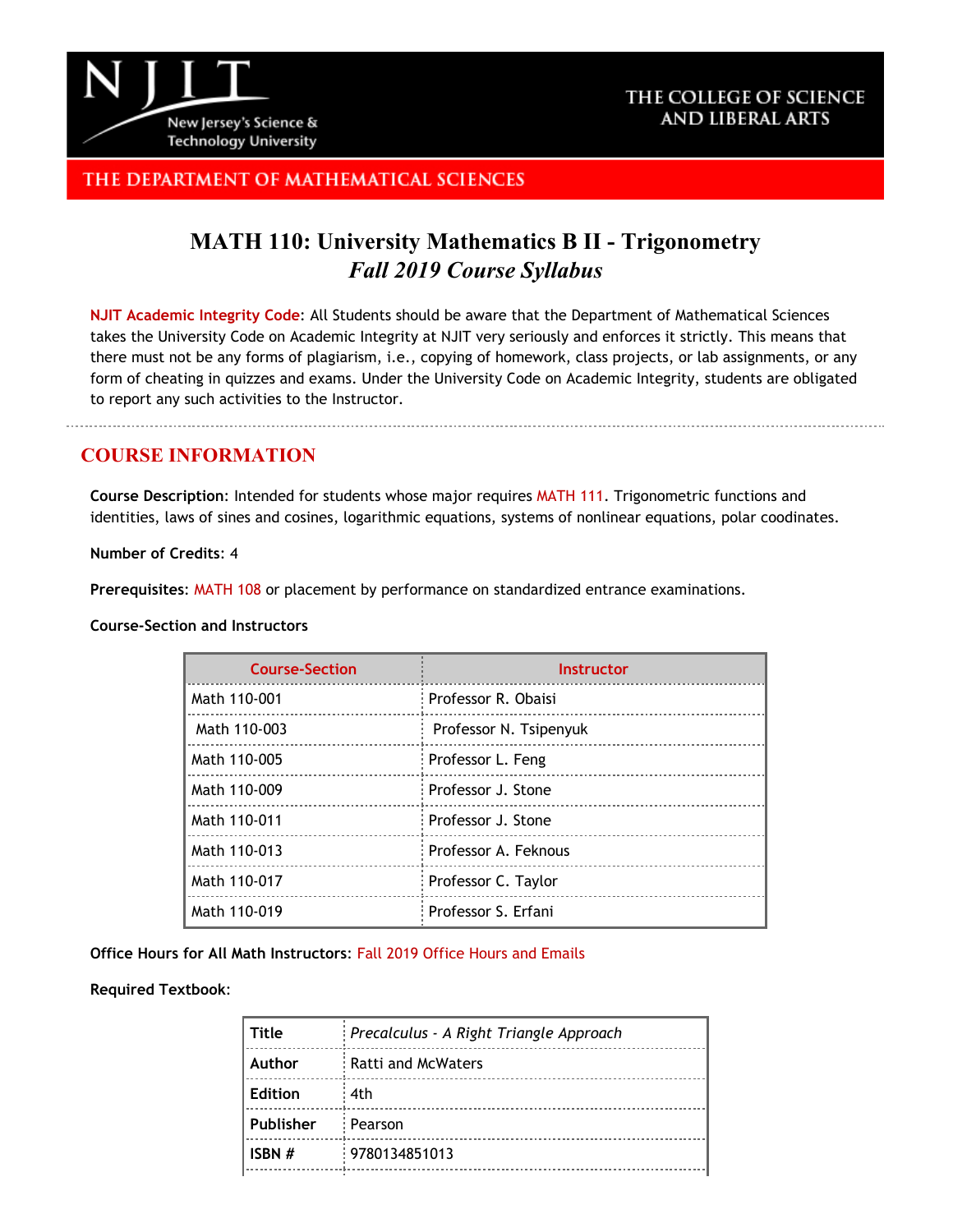**REQUIRED TEXTBOOK #2:** *Precalculus,* Abramson: <https://openstax.org/details/books/precalculus>

**University-wide Withdrawal Date**:The last day to withdraw with a **W** is **[Monday, November 11, 2019](https://www.njit.edu/registrar/fall-2019-academic-calendar/)**. It will be strictly enforced.

### **POLICIES**

**[DMS Course Policies](http://math.njit.edu/students/undergraduate/policies_math.php)**: All DMS students must familiarize themselves with, and adhere to, the [Department of](http://math.njit.edu/students/undergraduate/policies_math.php) [Mathematical Sciences Course Policies](http://math.njit.edu/students/undergraduate/policies_math.php), in addition to official [university-wide policies](http://catalog.njit.edu/undergraduate/academic-policies-procedures/). DMS takes these policies very seriously and enforces them strictly.

**Grading Policy**: The final grade in this course will be determined as follows:

| <b>Homework and Quizzes</b>    | 15%              |
|--------------------------------|------------------|
| Common Midterm Exam I          | 15%              |
| Common Midterm Exam II         | $\frac{1}{20\%}$ |
| <b>Common Midterm Exam III</b> | : 20%            |
| <b>Final Exam</b>              | 30%              |

Your final letter grade will be based on the following tentative curve.

| A    | $\frac{1}{2}$ 90 - 100 |     | $170 - 74$ |
|------|------------------------|-----|------------|
| $B+$ | $185 - 89$             | : D | $160 - 69$ |
| В    | $180 - 84$             |     | $10 - 59$  |
| C+   | $:75 - 79$             |     |            |

**Attendance Policy**: Attendance at all classes will be recorded and is **mandatory**. Please make sure you read and fully understand the [Math Department's Attendance Policy.](http://math.njit.edu/students/policies_attendance.php) This policy will be strictly enforced. Students are expected to attend class. Each class is a learning experience that cannot be replicated through simply "getting the notes."

**Homework Policy**: Homework is an expectation of the course. All homework for the fall session is listed, by section, below.

Online homework will be in My Math Lab sections listed will be in conjunction with your text.

**Quizzes Policy**: Quizzes will be given approximately once a week throughout the semester. They will be based on the lecture, homework and the in-class discussions. There will be 8-12 assessments given throughout the semester.

**Exams**: There will be three common midterm exams held during the semester and one comprehensive common final exam. Exams are held on the following days:

| Common Midterm Exam I    | September 25, 2019     |
|--------------------------|------------------------|
| l Common Midterm Exam II | October 23, 2019       |
| Common Midterm Exam III  | November 20, 2019      |
| l Final Exam Period      | December 14 - 20, 2019 |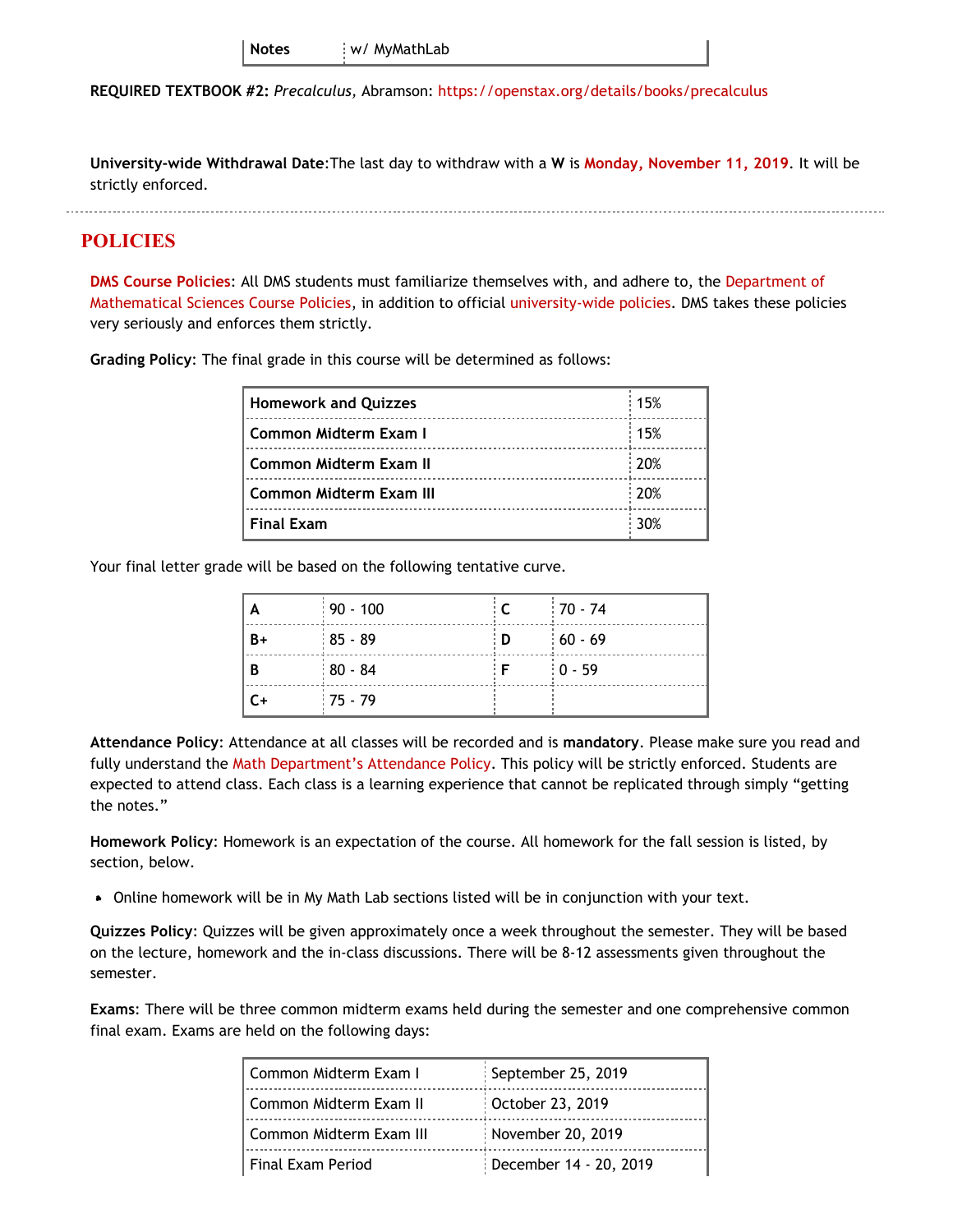The time of the midterm exams is **4:15-5:40 PM** for daytime students and **5:45-7:10 PM** for evening students. The final exam will test your knowledge of all the course material taught in the entire course. Make sure you read and fully understand the [Math Department's Examination Policy](http://math.njit.edu/students/policies_exam.php). This policy will be strictly enforced.

**Makeup Exam Policy**: To properly report your absence from a midterm or final exam, please review and follow the required steps under the DMS Examination Policy found here:

#### [http://math.njit.edu/students/policies\\_exam.php](http://math.njit.edu/students/policies_exam.php)

**Mandatory Tutoring Policy**: Based upon academic performance indicating a significant gap in understanding of the course material, students may receive a notice of being assigned to mandatory tutoring to assist in filling the gap. A student will have 2 points deducted from the course average for each instance in which the required tutoring is not completed by the stated deadline.

**Cellular Phones**: All cellular phones and other electronic devices must be switched off and put away during all class times.

# **ADDITIONAL RESOURCES**

**Math Tutoring Center**: Located in the Central King Building, Lower Level, Rm. G11 (See[: Fall 2019 Hours](http://math.njit.edu/students/undergraduate/tutoring_help.php))

**Accommodation of Disabilities**: Disability Support Services (DSS) offers long term and temporary accommodations for undergraduate, graduate and visiting students at NJIT.

If you are in need of accommodations due to a disability please contact Chantonette Lyles, Associate Director of Disability Support Services at [973-596-5417](tel:973-596-5417) or via email at [lyles@njit.edu](mailto:lyles@njit.edu). The office is located in Fenster Hall Room 260. A Letter of Accommodation Eligibility from the Disability Support Services office authorizing your accommodations will be required.

For further information regarding self identification, the submission of medical documentation and additional support services provided please visit the Disability Support Services (DSS) website at:

[https://www.njit.edu/studentsuccess/accessibility/](http://www5.njit.edu/studentsuccess/disability-support-services/)

#### **Important Dates** (See: [Fall 2019 Academic Calendar, Registrar](https://www.njit.edu/registrar/fall-2019-academic-calendar/))

| Date                           | <b>Day</b> | Event                        |
|--------------------------------|------------|------------------------------|
| September 3, 2019              | т          | <b>First Day of Classes</b>  |
| September 13, 2019             | M          | Last Day to Add/Drop Classes |
| November 11, 2019              | M          | Last Day to Withdraw         |
| November 26, 2019              | T.         | <b>Thursday Classes Meet</b> |
| November 27, 2019              | W          | <b>Friday Classes Meet</b>   |
| November 28 - December 1, 2019 | i R - Su   | <b>Thanksgiving Recess</b>   |
| December 11, 2019              | W          | Last Day of Classes          |
| December 12 & 13, 2019         | R & F      | Reading Days                 |
| December 14 - 20, 2019         | Sa - F     | : Final Exam Period          |

# **Course Outline**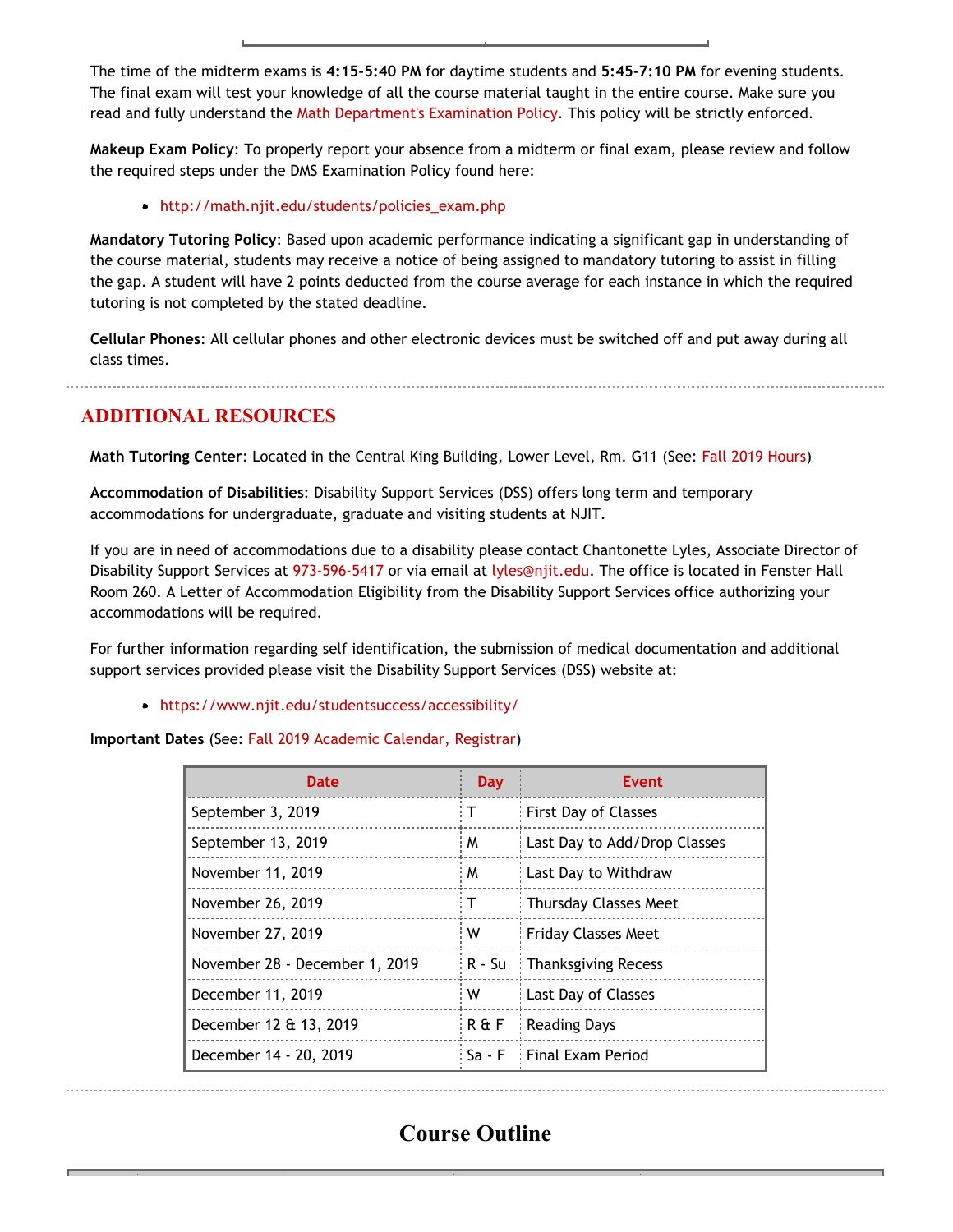| Lecture        | <b>Sections</b>                                       | <b>Topics</b>                                                          | <b>Hand-In Homework</b><br><b>Problems</b>                        | <b>Additional Practice Problems</b>                            |
|----------------|-------------------------------------------------------|------------------------------------------------------------------------|-------------------------------------------------------------------|----------------------------------------------------------------|
| $\mathbf{1}$   | P.1, P.2, P.3, P.4,<br>P5, P.6, 1.1, 1.2,<br>1.3, 1.5 | Introduction to the<br>course Algebra Review                           |                                                                   | <b>Textbook Problems</b>                                       |
| $\overline{2}$ | P.1, P.2, P.3, P.4,<br>P5, P.6, 1.1, 1.2,<br>1.3, 1.5 | Algebra Review<br>Continued                                            |                                                                   |                                                                |
| $\mathbf{3}$   | 4.1                                                   | <b>Exponential Functions</b>                                           | 24, 26, 37, 56, 61, 65,<br>69, 80, 85, 95, 96                     | 4.1: 25, 31, 45 - 49, 51                                       |
| $\overline{4}$ | 4.2                                                   | Logarithmic Functions                                                  | 40, 50, 52, 58, 92, 104,<br>96, 112, 119                          | 4.2: 33, 37, 45, 49, 55, 61, 75, 85, 91                        |
| 5              | 4.3                                                   | <b>Rules of Logarithms</b>                                             | 17, 19, 38, 54, 82, 84, 97                                        | 4.3: 13, 15, 33, 41, 67, 69, 89                                |
| 6              | 4.4                                                   | <b>Exponential and Log</b><br>Equations                                | 24, 26, 38, 47, 48, 68, 78                                        | 4.4: 21,29,33,39, 53-63 odd                                    |
| $\overline{7}$ | 5.1                                                   | Angles and their<br>Measures                                           | 32, 65, 68, 72, 90, 91, 96<br><b>Application Problem 5.1</b>      | 5.1: 9,13,35,39,55,57,61,<br>69,73,77                          |
| 8              |                                                       | <b>APPLICATION 1:</b><br><b>PULLEY SYSTEM</b><br><b>PROJECT</b>        | Problems in Packet                                                |                                                                |
| 9              | 5.2                                                   | <b>Right Triangle</b><br>Trigonometry                                  | 12, 16, 34, 42, 46, 52,<br>90, 92                                 | 5.2: 7,9,17,27,33,39,43,49,<br>55,59,89                        |
| 10             |                                                       | <b>CATCH UP AND REVIEW</b><br><b>COMMON EXAM 1 -</b><br>SEPT. 25, 2019 | <b>Application Problem 5.2</b>                                    |                                                                |
| 11             | 5.3                                                   | Trigonometric<br>Functions of any Angle                                | 16, 24, 36, 41, 45, 47, 59                                        | 5.3: 19,23,65,75                                               |
| 12             | 5.3                                                   | Trigonometric<br>Functions of any Angle                                | 79, 91, 102                                                       | 5.3: 44, 47, 57, 88, 89                                        |
| 13             | 5.4                                                   | Graphs of Sine and<br>Cosine                                           | 20, 21, 38, 45, 49, 60,<br>64, 83, 84 Application<br>Problem 5.4  | 5.4:24,52,56,59,70,79,87,91                                    |
| 14             | 5.5                                                   | Graphs of Other Trig.<br><b>Functions</b>                              | 26, 46, 51, 53                                                    | 5.5: 29,37, 54, 58                                             |
| 15             | 5.6                                                   | Inverse Trigonometric<br><b>Functions</b>                              | 12, 20, 22, 40, 44, 46, 64<br><b>Application Problems 5.6</b>     | 5.6: 9, 11, 17, 21, 27, 33<br>, 35, 37, 47, 51, 65, 69, 81, 85 |
| 16             | 6.1                                                   | Verifying Identities                                                   | 12, 16, 22, 24, 32, 38,<br>48, 61, 83 Application<br>Problems 6.1 | 6.1:13,23,25-35 odd,<br>59,63,71,81,95,96,97                   |
| 17             | 6.2                                                   | Sum and Difference<br>Formulas                                         | 24, 30, 44, 70<br><b>Application Problems 6.2</b>                 | 6.2: 9, 11, 15, 22, 25, 29, 41, 51,<br>63,113                  |
| 18             |                                                       | <b>APPLICATION 2:</b><br><b>ROLLING WHEEL</b><br><b>PROBLEM</b>        | Problems in Packet                                                |                                                                |
| 19             | 6.3                                                   | Double Angle/Half<br>Angle Formulas                                    | 18, 27, 28, 41, 43, 49,<br>52, 56 Application<br>Problem 6.3      | 6.3:<br>7, 13, 23, 33, 35, 37, 45, 47, 55, 57, 59,<br>91       |
| 20             |                                                       | <b>CATCH UP AND REVIEW</b><br><b>COMMON EXAM II -</b><br>OCT. 23, 2019 |                                                                   |                                                                |